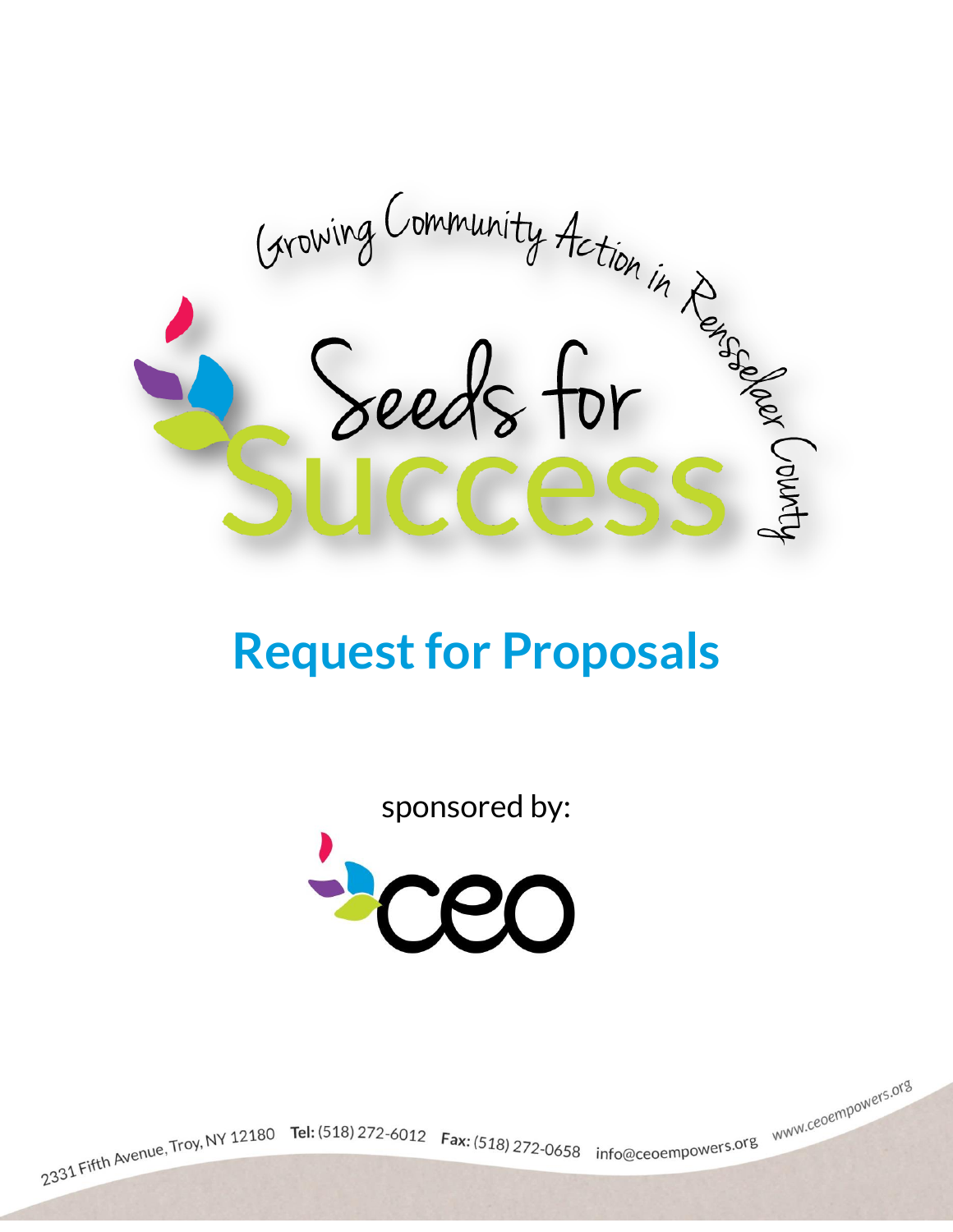# **Table of Contents**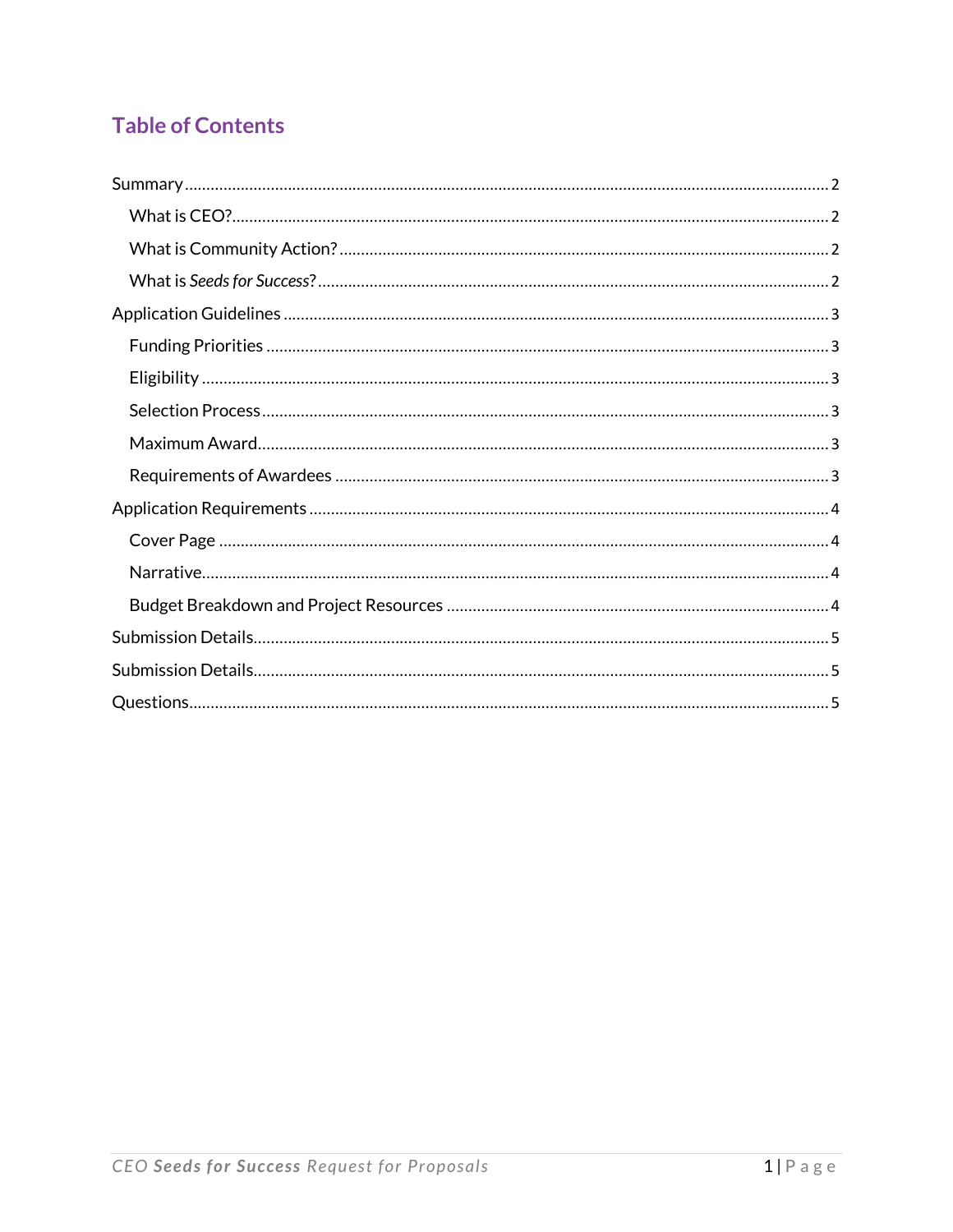## <span id="page-2-0"></span>**Summary**

#### <span id="page-2-1"></span>**What is CEO?**

The Commission on Economic Opportunity for the Greater Capital Region, Inc. (CEO) was established in 1965 as part of a larger system of Community Action Agencies throughout New York State and across the nation. CEO provides the overall leadership, policy guidance, coordination and support necessary to successfully deliver a wide range of human services in fulfillment of our mission:

#### *CEO creates partnerships and develops opportunities for social and economic growth and empowerment in individuals, families, and communities.*

Remember the saying: "Give a man a fish and he'll eat for a day; teach a man to fish and he'll eat for a lifetime"? If there was ever an idea that defines what CEO does, that is the one. We believe people have the power to change. We believe everyone can build the life they want if they have the right tools. We also believe that addressing the issue of poverty is not about handouts – it is about empowerment.

Our services empower people to develop independence in all aspects of life. CEO gives people the tools they need to build financial stability and lead healthier, happier lives. Our programs work with individuals, families, and the larger community to improve quality of life by meeting social, emotional, financial and educational needs. The agency is a major force in improving the lives of more than 13,000 disadvantaged Rensselaer County residents annually through various services and supports.

CEO's programs are designed to be stepping stones to long-term success. They focus on education, skill building and connecting people to needed resources. Our goal is to break the cycle of poverty by targeting poverty at its root causes – removing barriers and supporting change.

#### <span id="page-2-2"></span>**What is Community Action?**

Community Action Agencies are nonprofit private and public organizations established under the Economic Opportunity Act of 1964 to fight America's War on Poverty. CEO was founded in 1965 as the Community Action Agency serving Rensselaer County. The primary mission of all Community Action Agencies is to help people to help themselves in achieving holistic wellness and self-sufficiency. There are approximately 1,000 Community Action Agencies nationwide, all of which are dedicated to coordinating a response to the unique needs found in their communities.

#### <span id="page-2-3"></span>**What is** *Seeds for Success***?**

The concept behind the *Seeds for Success* initiative is deeply rooted in the philosophy of Community Action. Through this initiative, CEO seeks to provide essential support to build resources that are directed toward meeting the needs of the most vulnerable citizens in our local community. Our goal is to work within our community to plant the seeds of positive action throughout Rensselaer County and the Greater Capital Region, and enhance opportunities to meet identified and underserved needs.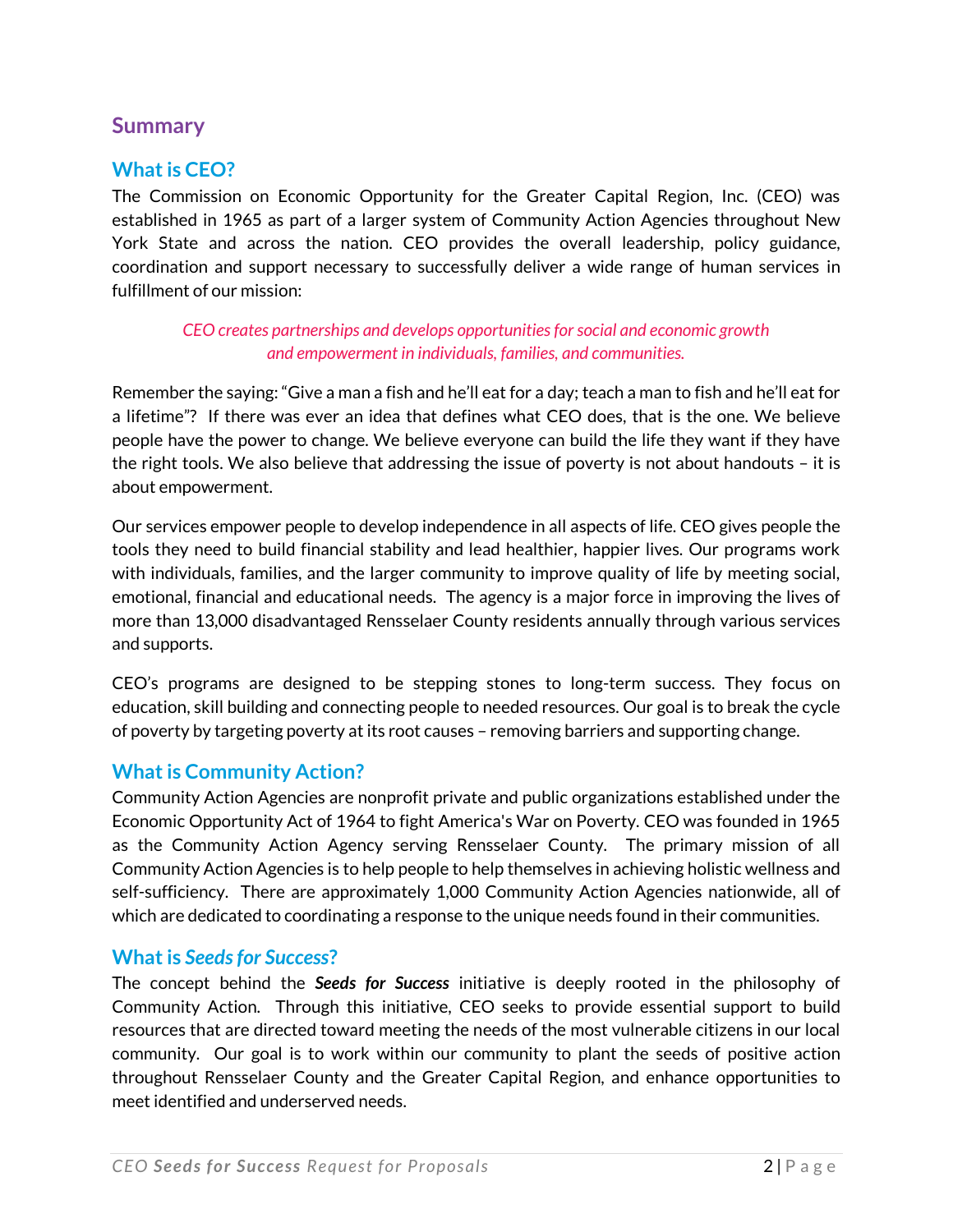# <span id="page-3-0"></span>**Application Guidelines**

# <span id="page-3-1"></span>**Funding Priorities**

The *Seeds for Success* initiative is intended to provide funding support to organizations to provide essential services to address needs in the local community. This one-time grant opportunity is designed to provide seed money to launch needed supports that otherwise would not be available. The funding is not intended to supplant existing funding sources.

### <span id="page-3-2"></span>**Eligibility**

Eligible applicants will meet the following requirements:

- $\frac{1}{2}$  Qualify as a recognized not-for-profit organization under Section 501(c)(3) of the Internal Revenue Code, or have the fiscal management support of a qualifying organization; and
- Provide services to residents of Rensselaer County.

The selection committee will not consider for funding:

- $\frac{1}{2}$  Individuals, foundations, or government agencies; or
- $\triangleq$  Applications received after the deadline.

#### <span id="page-3-3"></span>**Selection Process**

A selection committee comprised of key stakeholders will convene quarterly to select award recipients for the *Seeds for Success* initiative. The selection committee reserves the right to request a site visit to aid in the selection process.

#### <span id="page-3-4"></span>**Maximum Award**

The *Seeds for Success* initiative is a mini-grant opportunity. The maximum award for funds will not exceed \$5,000 per awardee.

#### <span id="page-3-5"></span>**Requirements of Awardees**

- $\frac{1}{2}$  Expenditure of all grant funds within one year of receipt of award;
- $\frac{1}{2}$  Submission of a final report upon expenditure of grant funds or at the end of the funding year, whichever comes first (reporting form will be provided);
- Inclusion of CEO's name and logo in public facing materials and any publicity of the funded project; and
- Coordination with CEO team to make available awardee's name and logo, if applicable, for use in CEO's public facing materials and publicity related to the *Seeds for Success*initiative.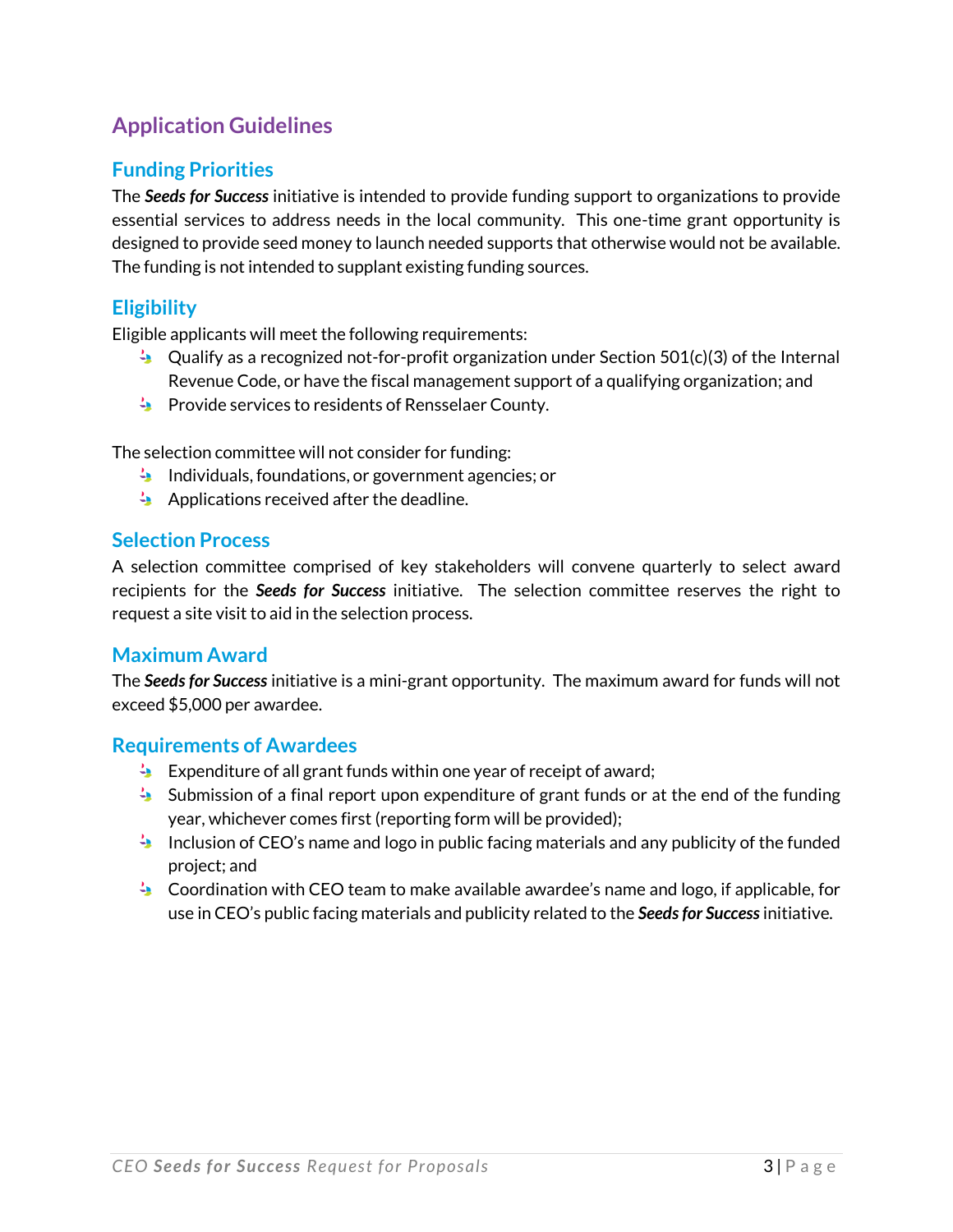# <span id="page-4-0"></span>**Application Requirements**

Applications should not exceed 5 pages in length (excluding cover page and attachments) and should include the following:

#### <span id="page-4-1"></span>**Cover Page**

- **Project title**
- $\bigtriangledown$  Organization name
- **S** Organization address
- **S** Organization website address
- $\frac{1}{2}$  Main contact name
- **Main contact phone number**
- **Main contact email address**
- $\frac{1}{2}$  Total funding request
- Signature of authorized representative

#### <span id="page-4-2"></span>**Narrative**

- $\triangle$  Organization information
	- **Mission, goals, objectives**
	- $\frac{1}{2}$  Target population
	- $\frac{1}{2}$  History
	- **Current programs/services and accomplishments**
	- $\frac{1}{2}$  Board description composition, role in organization, frequency of meetings
- **Project description** 
	- **Description of need**
	- Purpose of requested funds
	- $\triangleq$  Measureable outcomes
- $\frac{1}{2}$  Implementation timeline
- $\cdot$  Sustainability plans (if program is to continue beyond funding period)

#### <span id="page-4-3"></span>**Budget Breakdown and Project Resources**

- $\frac{1}{2}$  Budget breakdown
- $\frac{1}{2}$  Budget narrative
- $\bigtriangledown$  Other funding sources in place (if applicable)
- $\bigtriangledown$  Plans for raising the balance of project funds